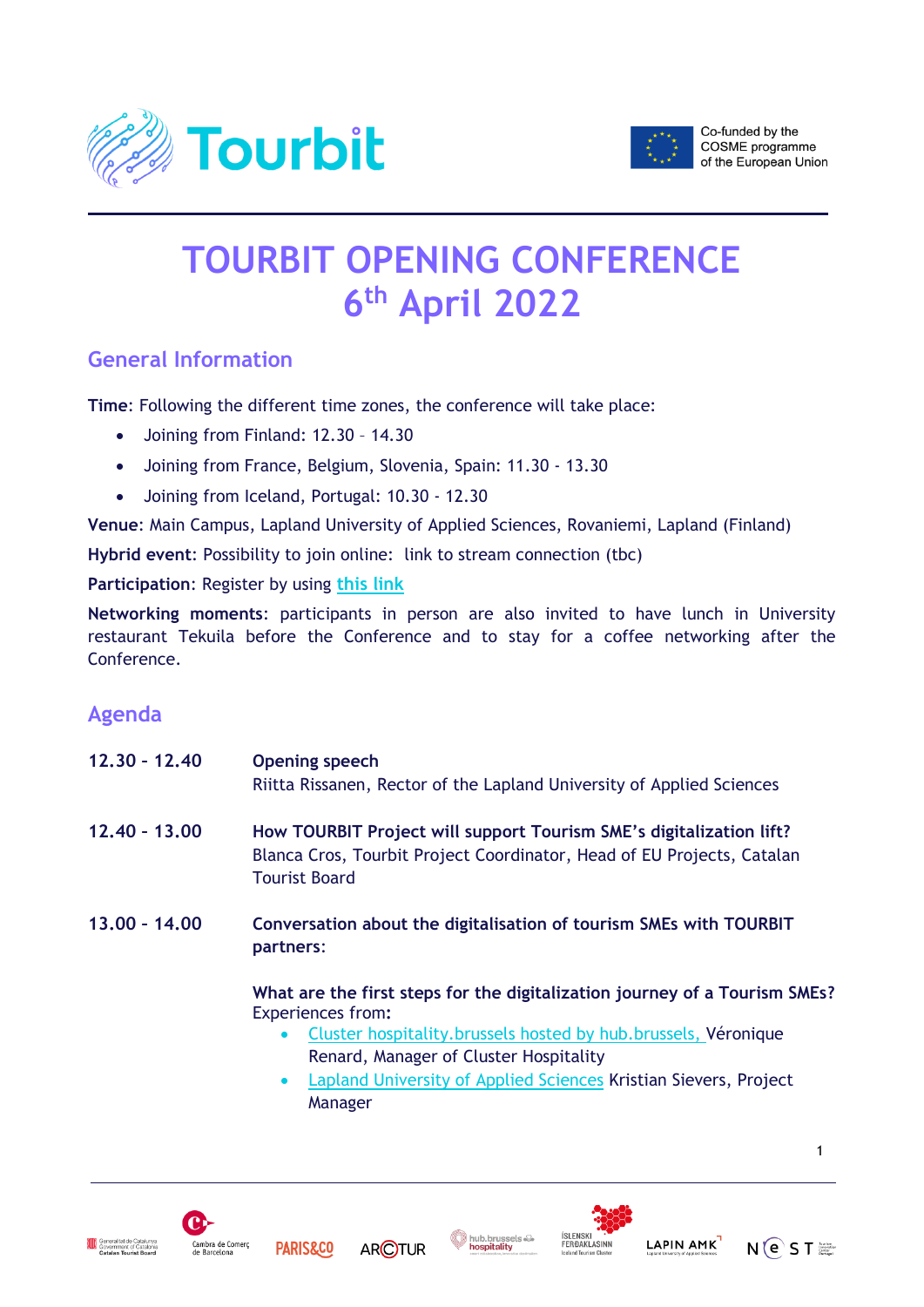



**What support is the most appreciated by Tourism SMEs on digitalization?** Experiences from:

- [Barcelona Chamber of Commerce,](https://www.cambrabcn.org/) Berta Pérez, Director of European Projects and Innovation
- Catalan [Tourist Board,](http://act.gencat.cat/?lang=en) Mònica Santa Eulàlia, Head of market research

#### **What are the current trends on digitalization and enabling technologies applied to Tourism SMEs?**

Experiences from:

- [ARCTUR,](https://www.arctur.si/) Andraž Orehar, TIM Product Lead
- [Welcome City Lab](https://welcomecitylab.parisandco.com/) by PARIS&CO, Anna Veyrenc, Head of Incubation

### **How collaboration with technology / startups community support the competitiveness and resilience of tourism SMEs?**

Experiences from:

- NEST [Tourism Innovation Center,](https://www.nestportugal.pt/) Marta Salvador, Innovation Project Coordinator
- [Iceland Tourism Cluster,](http://www.icelandtourism.is/en/home/) Davíð Jóhannsson, Project Manager
- **14.00 – 14.20 What are the experiences on digitalization and Tourism SMEs from Lappish stakeholders that could inspire Tourism SMEs participating in TOURBIT?**
	- Finnish Lapland Tourist Board, Nina Forsell, Executive Director
	- Sallatunturin Tuvat Family business in the Middle of Nowhere, Sara Virkkula, Responsible for social media and marketing

#### **14.20 – 14.30 Closing words and next step**

- Anu Harju-Myllyaho, Manager of Tourism program, Lapland University of Applied Sciences
- Blanca Cros, Tourbit Project Coordinator, Head of EU Projects, Catalan Tourist Board
- **14.30– 15.30** Coffee, meet the Lappish stakeholders, take a tour in university digital labs

*Chaired by: Anu Harju-Myllyaho, Manager of Tourism program, Lapland University of Applied Sciences and Sandra de Puig, Tourbit Project Manager, Catalan Tourist Board*





**ARCTUR** 





 $\mathcal{L}$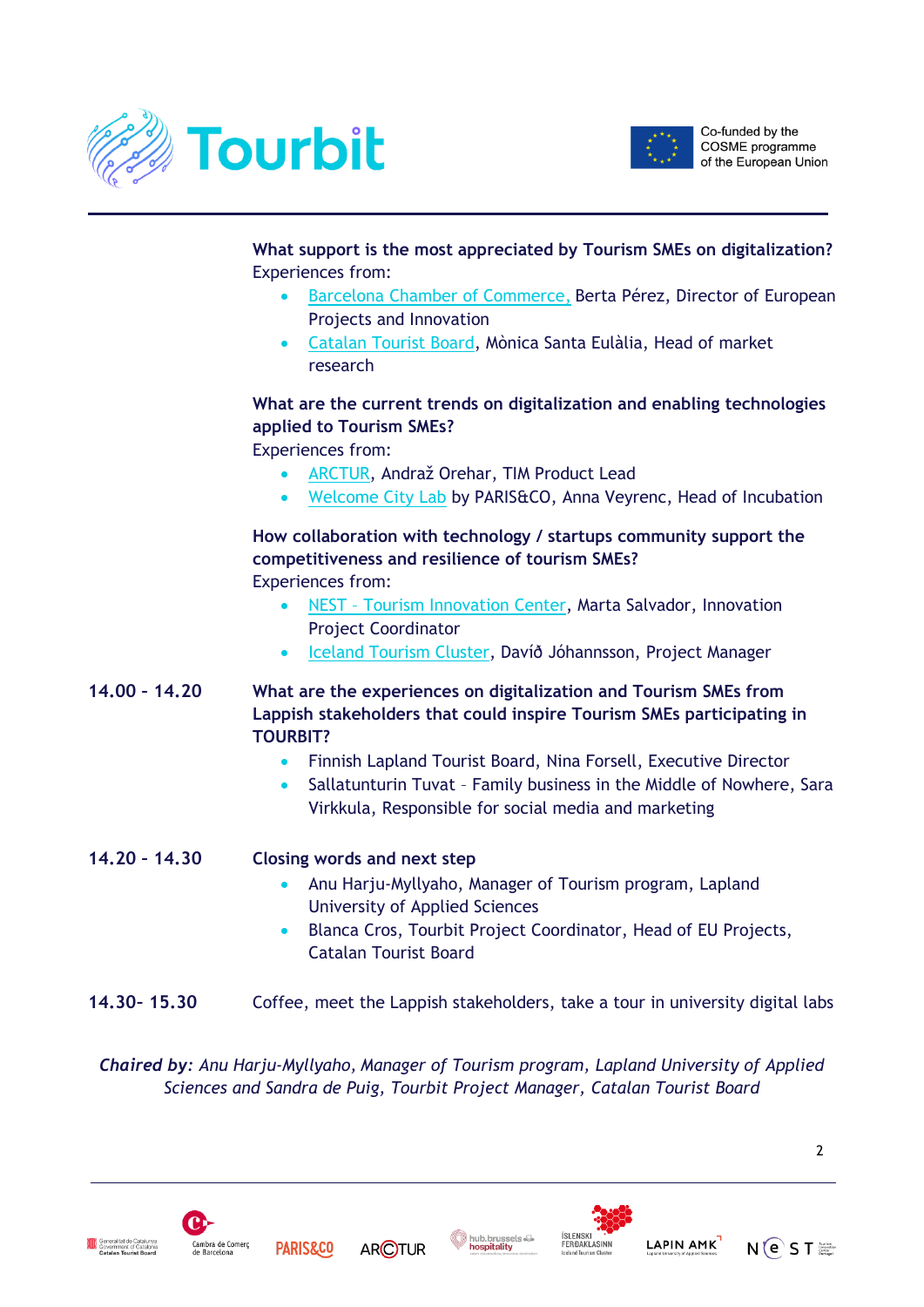



## **Background Information**

#### **Fostering digitalisation of European Tourism SMEs**

Digitalisation has the potential to boost innovation, to generate economic and environmental efficiencies and increase productivity. At the same time, it brings unprecedented opportunities for tourism SMEs such as the development of new products and services, processes, and access to new markets.

The European project TOURBIT ('Fostering digitalisation of European tourism SMEs') understands that digitalisation opens opportunities but, like other global forces of the industry, poses many challenges to tourism SMEs.

In that sense, TOURBIT main objective is fostering skills and capacity and boosting the uptake of digitalisation and innovation, promoting resilient and competitive SMEs and spurring a faster transformation of the European tourism sector.

TOURBIT partnership is a public and private alliance of complementary 8 organizations covering 7 destinations that will work on the activities and objectives of the project until June 2024:

- Catalan [Tourist Board](http://act.gencat.cat/?lang=en) Catalonia (Spain) Coordinator
- [Barcelona Chamber of Commerce, Industry, Services and Navigation](https://www.cambrabcn.org/) Catalonia (Spain)
- [Welcome City Lab](https://welcomecitylab.parisandco.com/) by PARIS&CO Île de France (France)
- [ARCTUR](https://www.arctur.si/) [tourism 4.0](https://tourism4-0.org/) Slovenia
- [Cluster hospitality.brussels hosted by hub.brussels](https://hospitality.brussels/) Brussels (Belgium)
- [Iceland Tourism Cluster](http://www.icelandtourism.is/en/home/) Iceland
- [Lapland University of Applied Sciences](https://www.lapinamk.fi/en) Lapland (Finland)
- NEST [Tourism Innovation Center](https://www.nestportugal.pt/) Portugal

TOURBIT partnership proposes a transnational and cross-ecosystem support scheme based on a framework of three pillars '**Learning, Building, Testing and Implementing**' which goal is to enable tourism SMEs to cultivate their necessary capabilities to thrive in the digital age.













3